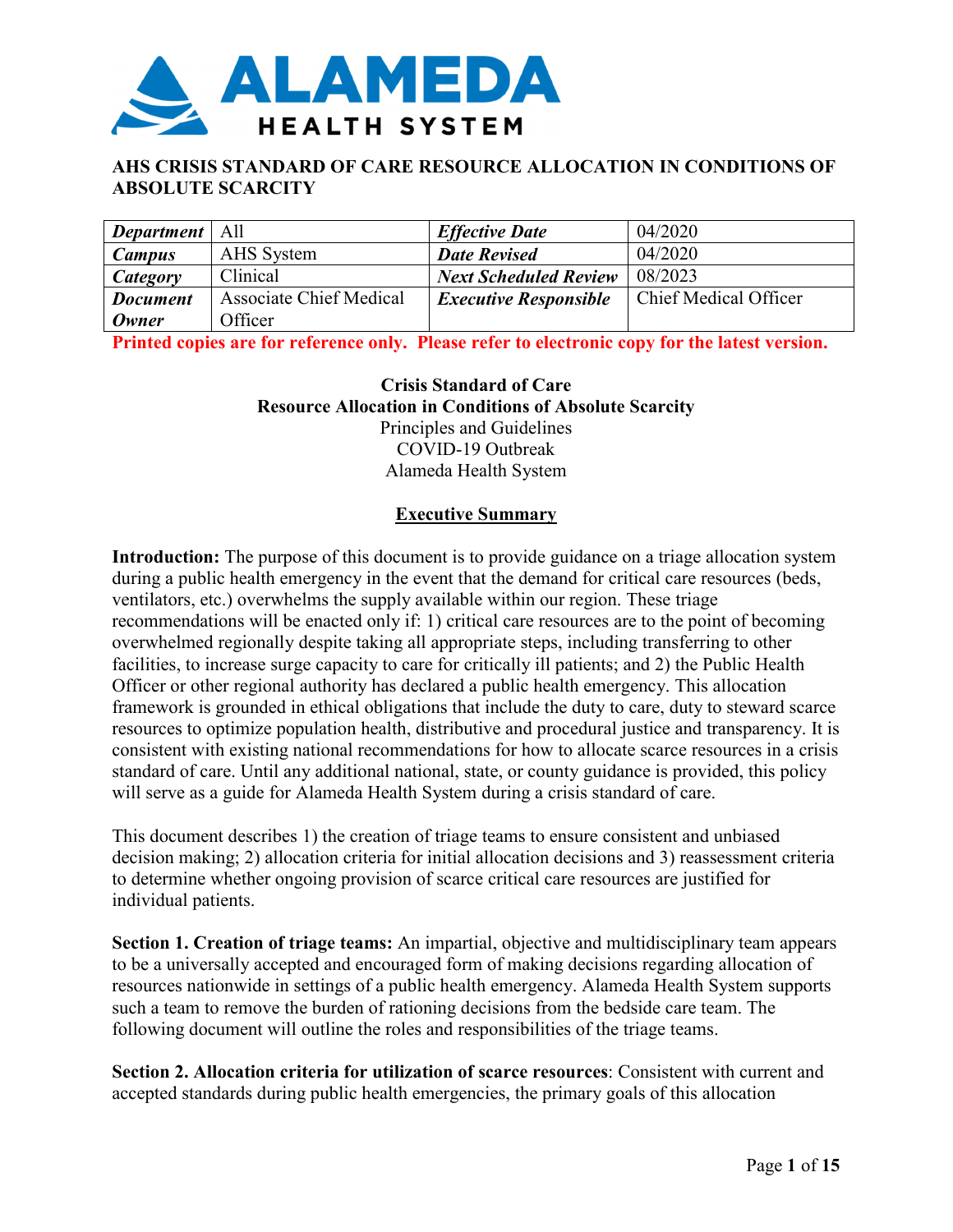framework are to save lives and save life-years, enacted within the context of ensuring meaningful access for all patients, ensuring individualized patient assessments, and diminishing the negative effect of social inequalities that lessen some patients' long-term life expectancy. All patients who meet usual medical indications for critical care services will be assigned a priority score using a 1-8 scale (lower scores indicate higher likelihood of benefit from critical care resources and will be given priority). The scoring system is derived from 1) patient's likelihood of surviving to hospital discharge, assessed with an objective and validated measure of acute physiology (e.g., the SOFA score); and 2) presence of a severely limited life expectancy even if the patient survived the acute critical illness. Once priority scores have been calculated patients will be assigned to color-coded priority groups. All patients will be eligible to receive critical care services in accordance with their stated goals and wishes, regardless of their priority scores. Available critical care resources will be allocated according to priority groups with the availability of resources determining how many priority groups will receive critical care. Patients who are triaged to not receive ICU beds or services will be offered medical care including intensive symptom management and psychosocial support.

#### **Section 3. Reassessment for ongoing provision of critical care resources:**

The triage team will conduct periodic reassessments of all patients receiving critical care services during times of crisis (i.e., not merely those initially triaged under the crisis standards). The timing of reassessments should be based on evolving understanding of typical disease trajectories and of the severity of the crisis. A multidimensional, individualized assessment should be used to quantify changes in patients' conditions, such as recalculation of severity of illness scores, appraisal of new complications, and treating clinicians' input. Patients showing improvement will continue to receive critical care services until the next assessment. Patients showing substantial clinical deterioration that portends a very low chance for survival will have critical care discontinued. These patients will receive medical care including intensive symptom management and psychosocial support. Where available, specialist palliative care teams will provide additional support and consultation.

#### **Introduction and Ethical Considerations**

**Introduction:** Alameda Health System anticipates a surge in seriously and critically ill patients related to the Novel Coronavirus Disease-2019 (Covid19). This increase in demand of ICU-level care and services may result in shortages of these highly utilized resources, including materials, staffing and space. In response to this demand, Alameda Health System leadership, in conjunction with the Ethics Committee, has outlined a triage system to ensure equitable and just allocation of resources. The healthcare system has already begun to ensure identification of scarce resources, acquisition of additional supplies and personnel, and conservation of the materials identified with controlled distribution and re-allocation of resources when necessary. The healthcare system is also actively working on alternatives and work arounds for scarce resources.

When critical resources become substantially reduced or depleted, the adoption of crisis standard of care must follow. In this scenario, it is imperative that ethical standards remain at the cornerstone of decisions surrounding criteria for access to (and discharge from) ICU level of care. These criteria will not only be decided upon based on clinical appropriateness, but also by principles and concepts outlined below. These principles are a culmination of articles and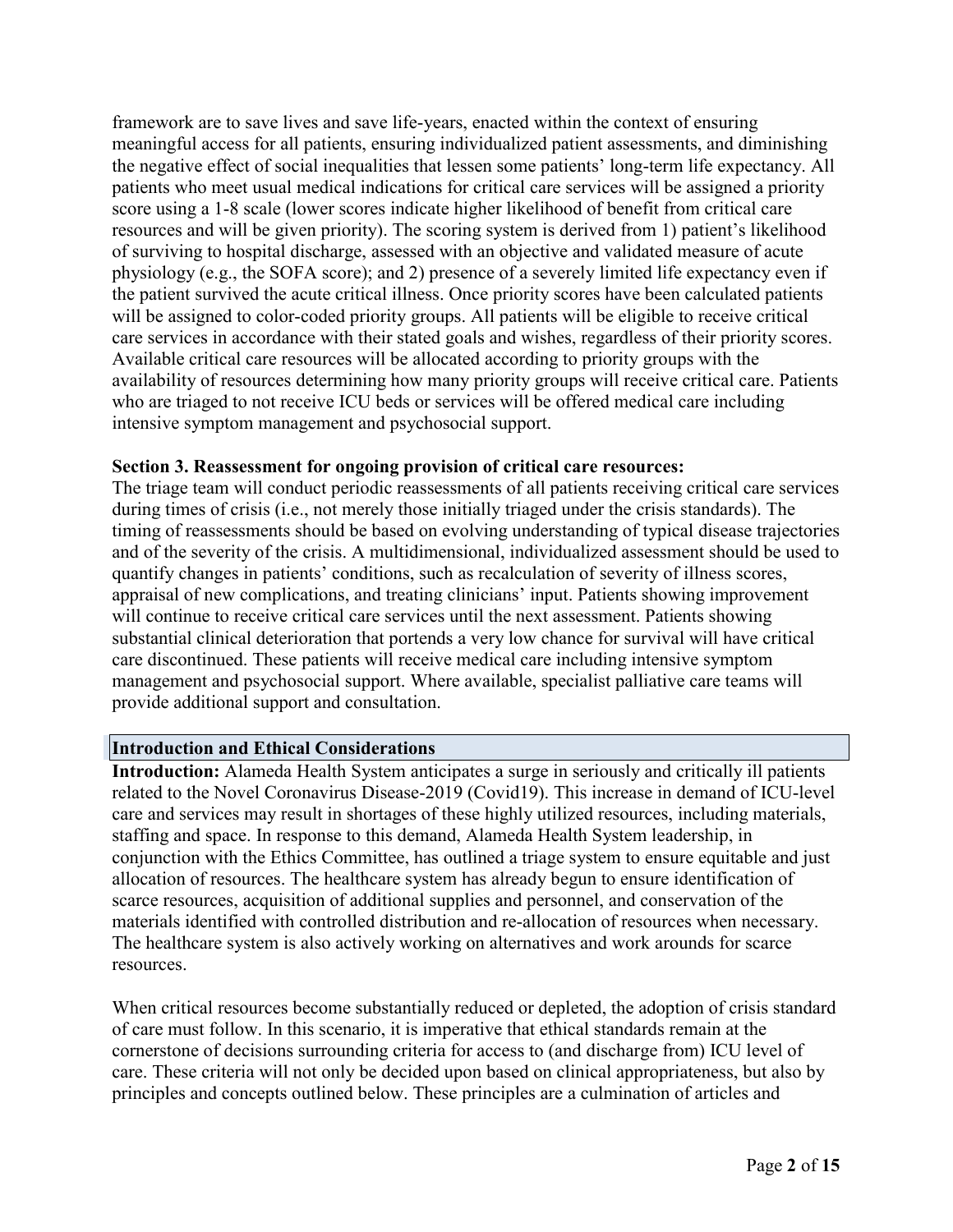statement pieces from various medical societies and healthcare systems and adopted here for use at Alameda Health System. It is our hope that these guidelines and policies are utilized at the county and regional level in order to assure just allocation of resources throughout our community. It is also important that all patients be treated equally, regardless of race, ethnicity, gender, disability, perceptions of quality of life, insurance or socioeconomic status, perceptions of social worth, immigration status, etc. AHS affirms its duty and moral obligation to care for our marginalized population.

If crucial resources become so scarce that they need to be allocated on a case-by-case basis, such decisions will be made by the System Triage Team. This Triage Team will consist of physicians, nurses and members of the Ethics Committee none of whom are intimately involved in the care of the patient. Roles and responsibilities, along with steps to activate said team are discussed in more detail below.

**Ethical principles of the allocation framework:** Consistent with accepted standards during public health emergencies, a goal of the allocation framework is to achieve benefit for populations of patients, often expressed as doing the greatest good for the greatest number. It should be noted that this goal is different from the traditional focus of medical ethics, which is centered on promoting the wellbeing of individual patients. In addition, the framework is designed to achieve the following:

- 1. To create meaningful access for all patients. All patients who are eligible for ICU services during ordinary circumstances remain eligible, and there are no exclusion criteria based on age, disabilities, or other factors.
- 2. To ensure that all patients receive individualized assessments by clinicians, based on the best available objective medical evidence.
- 3. To ensure that no one is denied care based on stereotypes, assessments of quality of life, or judgments about a person's "worth" based on the presence or absence of disabilities or other factors.
- 4. To diminish the impact of social inequalities that negatively impact patients' long-term life expectancy.

The four main guiding ethical principles in resource allocation during a public health emergency, which are universally accepted and will be the driving concepts embedded within this statement piece center around our *duty to care*, *duty to steward resources*, *distributive and procedural justice* and *transparency*.

| <b>Ethical Principle</b> | <b>Ethical Obligation</b>                                                                                   |
|--------------------------|-------------------------------------------------------------------------------------------------------------|
| Duty to Care             | Fundamental obligation shared by providers to care for all<br>patients.                                     |
|                          | Duty to Steward Resources Providers duty to responsibly manage resources during<br>periods of true scarcity |
| Distributive Justice     | Requires that an allocation system be applied broadly and<br>consistently to be fair to all                 |
| Transparency             | Ensures that the process is open to feedback and revision,<br>and promotes public trust                     |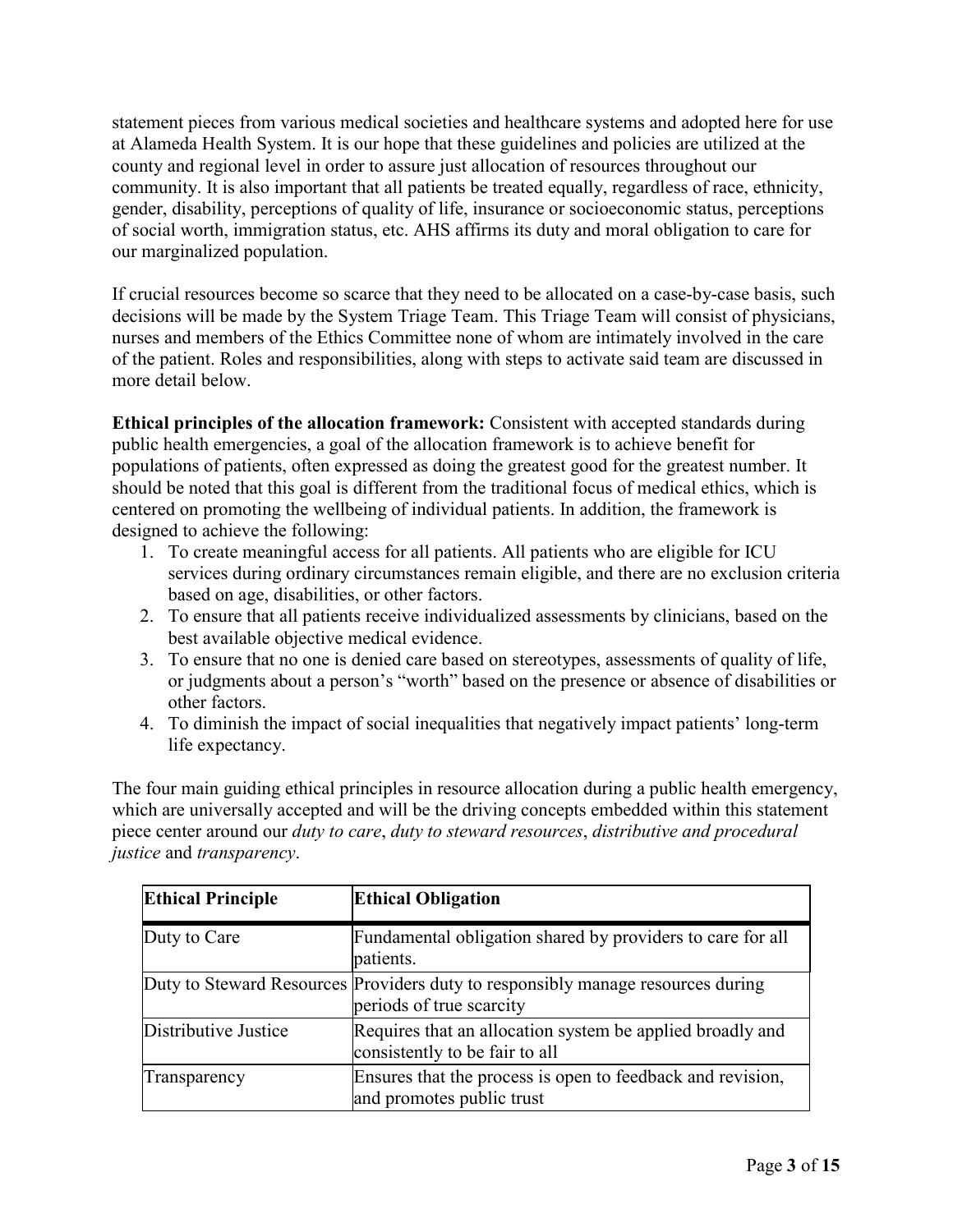The allocation framework is guided by a multi-principle approach, based primarily on two considerations: 1) saving lives; and 2) saving life-years, both within the context of ensuring meaningful access for all patients and individualized patient assessments based on objective medical knowledge. Patients who are more likely to survive with intensive care are prioritized over patients who are less likely to survive with intensive care. Patients who do not have a severely limited near-term prognosis are given priority over those who are likely to die in the near-term from conditions in advanced stages, even if they survive the acute critical illness.

The allocation framework does not incorporate long-term life expectancy into priority scores. The reason is that doing so would unfairly disadvantage patients with a decreased long-term life expectancy from disabilities or from diseases exacerbated by social inequalities. Instead, the framework incorporates prognosis for near-term survival. An implication of this design choice is that the framework treats as equal all patients who are not in the late stages of a severe condition. For example, a patient expected to live 5 more years would receive equal priority for ICU treatment as a patient expected to live 65 more years. This step was taken to affirmatively diminish the impact of disabilities and social inequalities that negatively impact patients' life expectancy.

#### **No use of categorical exclusion criteria:**

The allocation framework does not categorically exclude any patients who, in usual circumstances, would be eligible for critical care resources. Instead, all patients are treated as eligible to receive critical care resources and are prioritized based on potential to benefit from those resources; the availability of critical care resources determines how many priority groups can receive critical care. There are compelling reasons to not use exclusion criteria. Alameda Health System wants to make clear that all individuals are "worth saving" and we have a duty and obligation to provide the best possible care in all instances. Moreover, categorical exclusions are too rigid to be used in a dynamic crisis, when ventilator shortages will likely surge and decline episodically during the pandemic. In addition, such exclusions violate a fundamental principle of public health ethics: use the means that are least restrictive to individual liberty to accomplish the public health goal. Categorical exclusions are not necessary because less restrictive approaches are feasible, such as allowing all patients to be eligible and giving priority to those most likely to benefit.

In times of public health emergencies, Alameda Health System is committed to ensuring that the triage system does not disproportionately impact marginalized and vulnerable groups. Furthermore, this triage system will be utilized at the system level and affect all patients, not just those suffering from COVID-19.

## **Code Status for Critically Ill Patients:**

It is recognized that there is a highly controversial and charged debate regarding the effectiveness and utility of CPR in critically ill patients, specifically those suffering from acute respiratory failure associated with COVID-19. **Alameda Health System does not endorse a blanket DNR policy for COVID-19 patients.**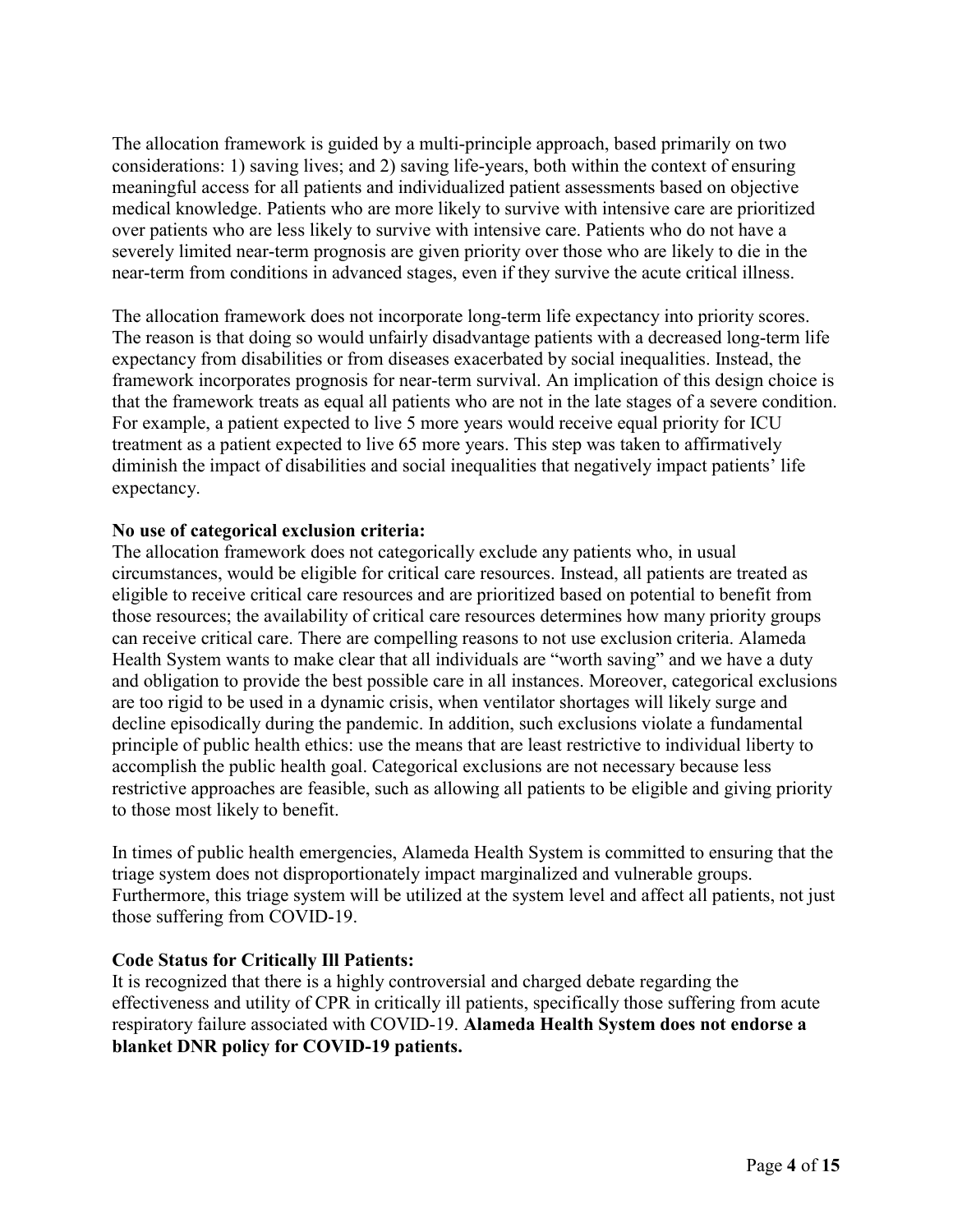The ethical framework that helps guide shared-decision making during normal situations should still hold true in a public health emergency. However, there are ethical obligations that go beyond the individual in such extraordinary circumstances. Factors that take into account the safety and well-being of healthcare workers performing CPR along with the effectiveness of the treatment modality should be analyzed on a case-by-case basis. In situations in which the treating physician, in consultation with other physicians and specialists, agree that the potential risks to staff along with the potential burden to the patient outweigh the potential benefits to such an intervention, then this treatment modality should not be offered. In this situation, informed assent, in which the treating physician asks the patient/surrogate/family to allow them to make the code decision based on an individualized assessment of the persons' disease process, comorbidities and anticipated clinical course may be more helpful and therapeutic than the traditional informed consent.

For patients with known or suspected COVID-19 infection, the benefits and burdens are even more nuanced. All patients who are Full Code deserve high quality CPR and post-ROSC care in order to make the intervention as effective as possible. Similarly, all responders who are performing duties surrounding BLS/ACLS protocols must be given access to and should wear all appropriate PPE (in accordance with hospital policy) in order to protect themselves and others from becoming ill. If one or both of these two priorities cannot be met, then CPR should not be undertaken.

Even if it may not be possible to provide critical care services to all patients who might be in need, our goal is to align with patients and families and to demonstrate our commitment to their care and well-being by emphasizing empathetic, direct, and transparent communication, proactively engaging in goals of care conversations, and actively utilizing the services of the palliative and spiritual care teams.

## **Section 1: Triage Team Composition, Activation, Process, Communication of Decision Making, and Appeals Process**

The Alameda Health System Triage Team will have responsibility to implement the allocation framework outlined in this policy. It is important to emphasize that patients' treating physicians should not make triage decisions. The separation of the triage role from the clinical role is intended to enhance objectivity, avoid conflicts of commitments, and minimize moral distress.

# **Triage Team Composition**

The triage team will be composed of:

- One attending physician with general knowledge of critical care
- One nurse leader
- One member of the Ethics Committee

Within this group, a Triage Officer(s) could be elected and would take call to help make decisions that are more time sensitive than would be allowable for an entire assembly of the Triage Team. Any decisions made by the Triage Officer, without the entire Team, will be reviewed as soon as a meeting with the entire Triage Team is able to be coordinated.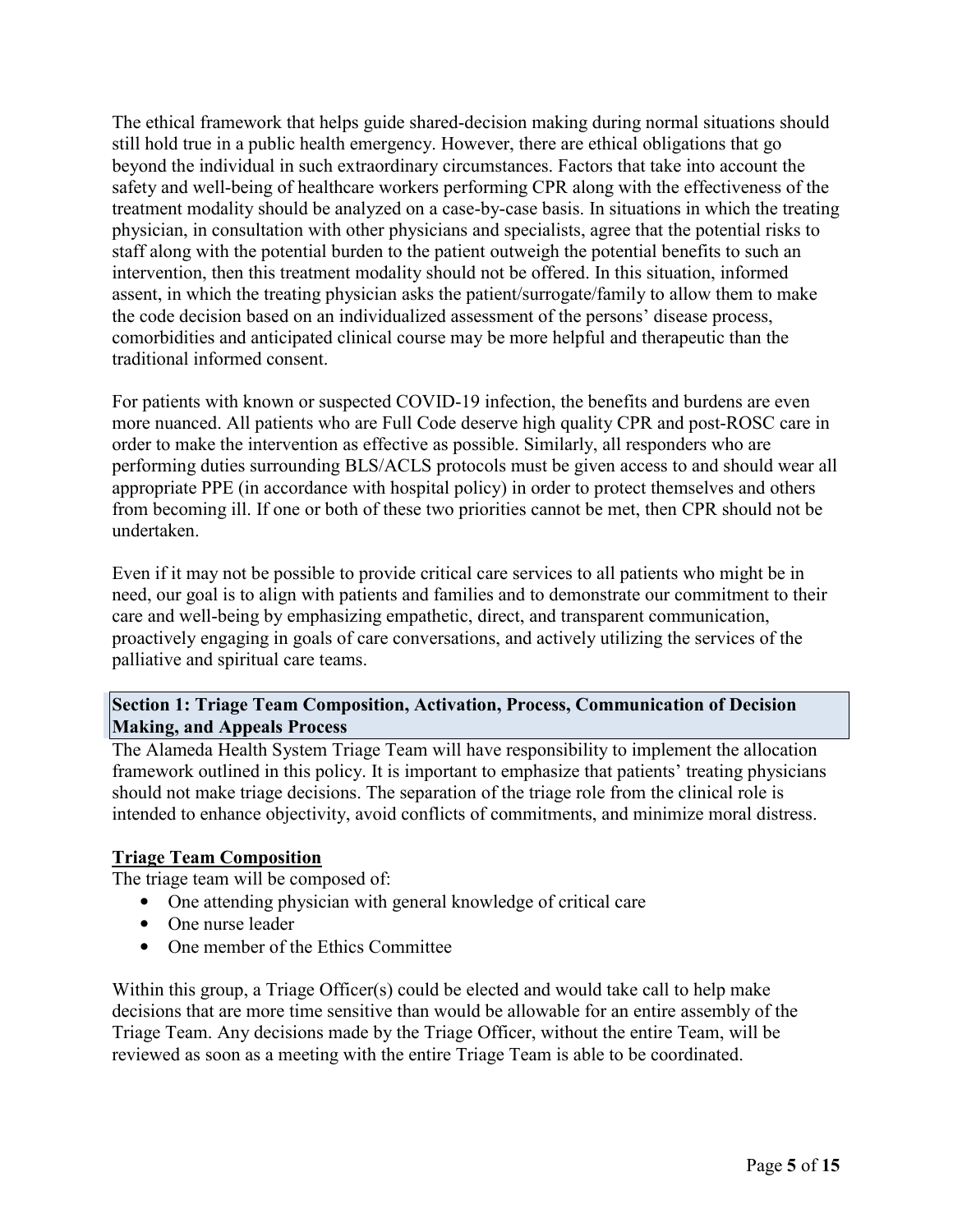Alameda Health System will maintain a collective group of physicians, nurses and Ethics Committee members with familiarity with the ethical implications associated with these delicate triage decisions.

The triage team members should function in shifts lasting no longer than 13 hours (to enable 30 minutes of overlap and handoffs on each end). Therefore, there should be two shifts per day to fully staff the triage function. Team decisions and supporting documentation should be reported daily to appropriate hospital leadership and incident command.

Triage team members will be oriented to the Crisis Standard of Care Policy and its ethical framework, applying the allocation framework, communicating with clinicians and families about triage decisions, avoiding implicit bias, respecting disability rights, and diminishing the impact of social inequalities on health outcomes.

Alameda Health System recognizes that Triage Team members may be personally affected by the crisis, or suffering moral distress due to the demands of their role. If at any point in time a Triage Team member feels they are unable to fulfill their role, they can request to be excused from the Triage Team.

## **Activation of the Triage Team**

**Step 1**: Public Health Officer or Incident Command Center activates **"Crisis Standard of Care"**  Defined by lack of critical care beds, ventilators or other scarce resource throughout the region and to begin allocation of said resources on a triage basis

**Step 2**: The ICU attending(s), with the help of the ICU charge nurse, will assign all critical care patients a raw priority score and give them the appropriate Color Code

**Step 3**: Incident Command Center activates the Triage Team

## **Triage Team Process**

- Triage Team convenes to discuss triage options and make triage decisions
- The Triage Team will be given information about availability of resources, priority scores, and priority groupings.
- The Triage Team will be given a list of each patient's Priority Group (color code) and note of significant clinical change (for reassessment). Names, MRNs, and comorbidities will not be communicated to the triage team.
- Patients' ages, whether or not they are healthcare workers, and raw SOFA scores will be available to the Triage Team in the event that a tie-breaker is necessary (see below).
- The Triage Team will meet (remotely if needed) to discuss the above patients and triage them with a multi-principle approach.
- The team will make decisions about withholding, withdrawing, initiating, and continuing ICU level of care for each patient
- Once a decision has been made, a member of the Triage Team will notify the team, patient, and patient's family in consultation with Palliative Care if available and Spiritual Care will be notified
- Documentation will be done by the Triage Team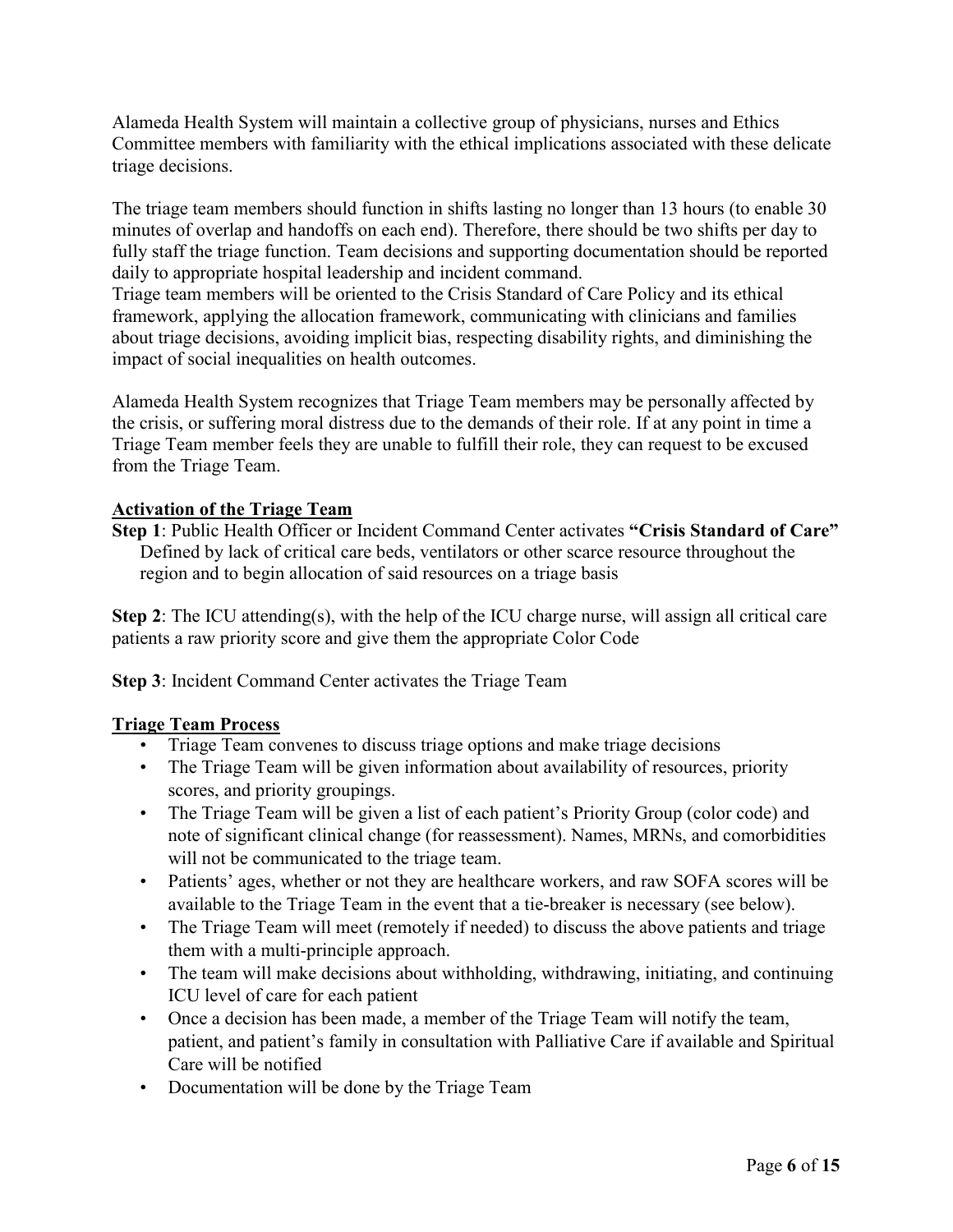# **Communication of triage decisions to patients and families**

Although the *authority* for triage decisions rests with the triage team, there are several potential strategies to *disclose* triage decisions to patients and families. Communicating triage decisions to patients and/or their next of kin is a required component of a fair allocation process that provides respect for persons. The triage team should first inform the affected patient's attending physician about the triage decision. The triage team and attending physician should collaboratively determine the best approach to inform the individual patient and family. Options for who should communicate the decision include:

- 1) solely the attending physician;
- 2) solely the triage team; or
- 3) a collaborative effort between the attending physician and triage team.

The best approach will depend on a variety of case-specific factors, including the dynamics of the individual doctor-patient-family relationship and the preferences of the attending physician. If the attending physician is comfortable with undertaking the disclosure, this approach is useful because the communication regarding triage will bridge naturally to a conveyance of prognosis, which is a responsibility of bedside physicians, and because it may limit the number of clinicians exposed to a circulating pathogen. The third (collaborative) approach is useful because it may lessen moral distress for individual clinicians and may augment trust in the process, but these benefits must be balanced against the risk of greater clinician exposure. Under this approach, the attending physician would first explain the severity of the patient's condition in an emotionally supportive way, and then a triage team member would explain the implications of those facts in terms of the triage decision. A triage team member would also emphasize that the triage decision was not made by the attending physician but is instead one that arose from the extraordinary emergency circumstances, and reflects a public health decision. Regardless of who communicates the decision, it may useful to explain the medical factors that informed the decision, as well as the factors that were not relevant (e.g., race, ethnicity, gender, disability, perceptions of quality of life, insurance or socioeconomic status, perceptions of social worth, immigration status, among others). If resources permit, palliative care, spiritual care, and social work may also be helpful to provide ongoing emotional support to the patient and family.

## **Appeals process for individual triage decisions**

It is possible that patients, families, or clinicians will challenge individual triage decisions. Procedural fairness requires the availability of an appeals mechanism to resolve such disputes. On practical grounds, different appeals mechanisms are needed for the initial decision to allocate a scarce resource among individuals, none of whom are currently using the resource, and the decision whether to withdraw a scarce resource from a patient who is not clearly benefiting from that resource. This is because initial triage decisions for patients awaiting the critical care resource will likely be made in highly time-pressured circumstances. Therefore, an appeal will need to be adjudicated in real time to be operationally feasible. For the initial triage decision, the only permissible appeals are those based on a claim that an error was made by the triage team in the calculation of the priority score or use/non-use of a tiebreaker (as detailed in Section 2). The process of evaluating the appeal should include the triage team verifying the accuracy of the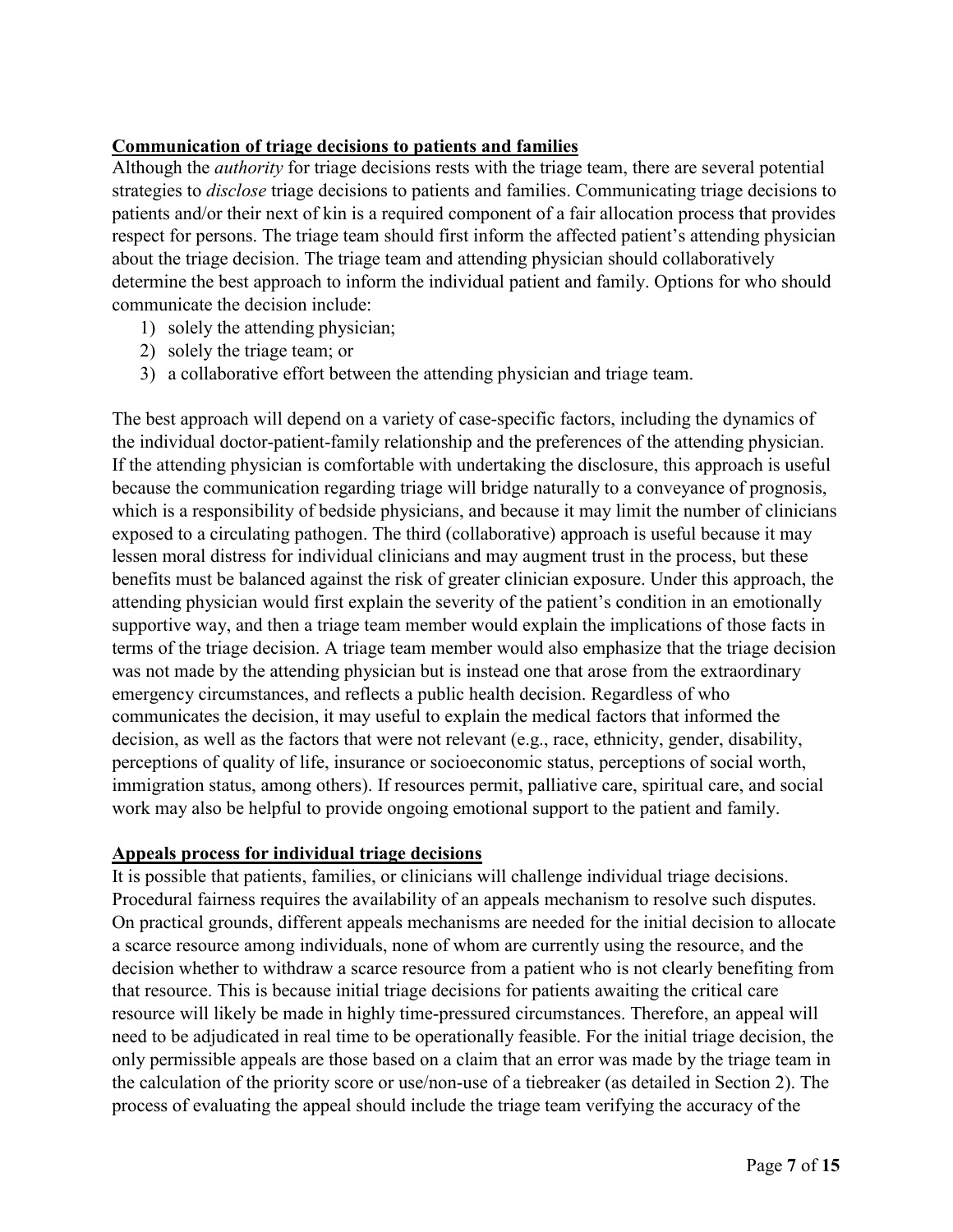priority score calculation by recalculating it. The treating clinician or triage team should be prepared to explain the calculation to the patient or family on request.

Decisions to withdraw a scarce resource such as mechanical ventilation from a patient who is already receiving it may cause heightened moral concern. Furthermore, such decisions depend on more clinical judgment than initial allocation decisions. Therefore, there should be a more robust process for appealing decisions to withdraw or reallocate critical care beds or services. Elements of this appeals process should include:

- The individuals appealing the triage decision should explain to the triage team the grounds for their appeal. Appeals based in an objection to the overall allocation framework should not be granted.
- The triage team should explain the grounds for the triage decision that was made.
- Appeals based in considerations other than disagreement with the allocation framework should immediately be brought to the Incident Command Center. The ICC is independent of the triage team and of the patient's care team.
- The appeals process must occur quickly enough that the appeals process does not harm patients who are in the queue for scarce critical care resources currently being used by the patient who is the subject of the appeal.
- The decision of the Incident Command Center in consultation with the CMO/ACMO or their physician designee experienced with inpatient care will be final.
- Decisions made in cases of appeal by the ICC will be communicated to the attending physician for the patients involved.
- Periodically, the Ethics Committee should retrospectively evaluate whether the review process is consistent with effective, fair, and timely application of the allocation framework.

## **Section 2: Allocation Process under Crisis Standard of Care**

The purpose of this section is to describe the allocation framework that should be used to make initial triage decisions for patients who present with illnesses that typically require critical care resources (i.e., illnesses that cannot be managed on a hospital ward in that hospital). The scoring system applies to all patients presenting with critical illness, not merely those with the disease or disorders that have caused the public health emergency. For example, in the setting of a severe pandemic, those patients with respiratory failure from illnesses not caused by the pandemic illness will also be subject to the allocation framework. This process involves two steps, detailed below:

- 1. Calculating each patient's priority score based on the multi-principle allocation framework;
- 2. Determining each day how many priority groups will receive access to critical care interventions.

First responders and bedside clinicians should perform the immediate stabilization of any patient in need of critical care, as they would under normal circumstances. Along with stabilization, temporary ventilatory support may be offered to allow the triage team to assess the patient for critical resource allocation.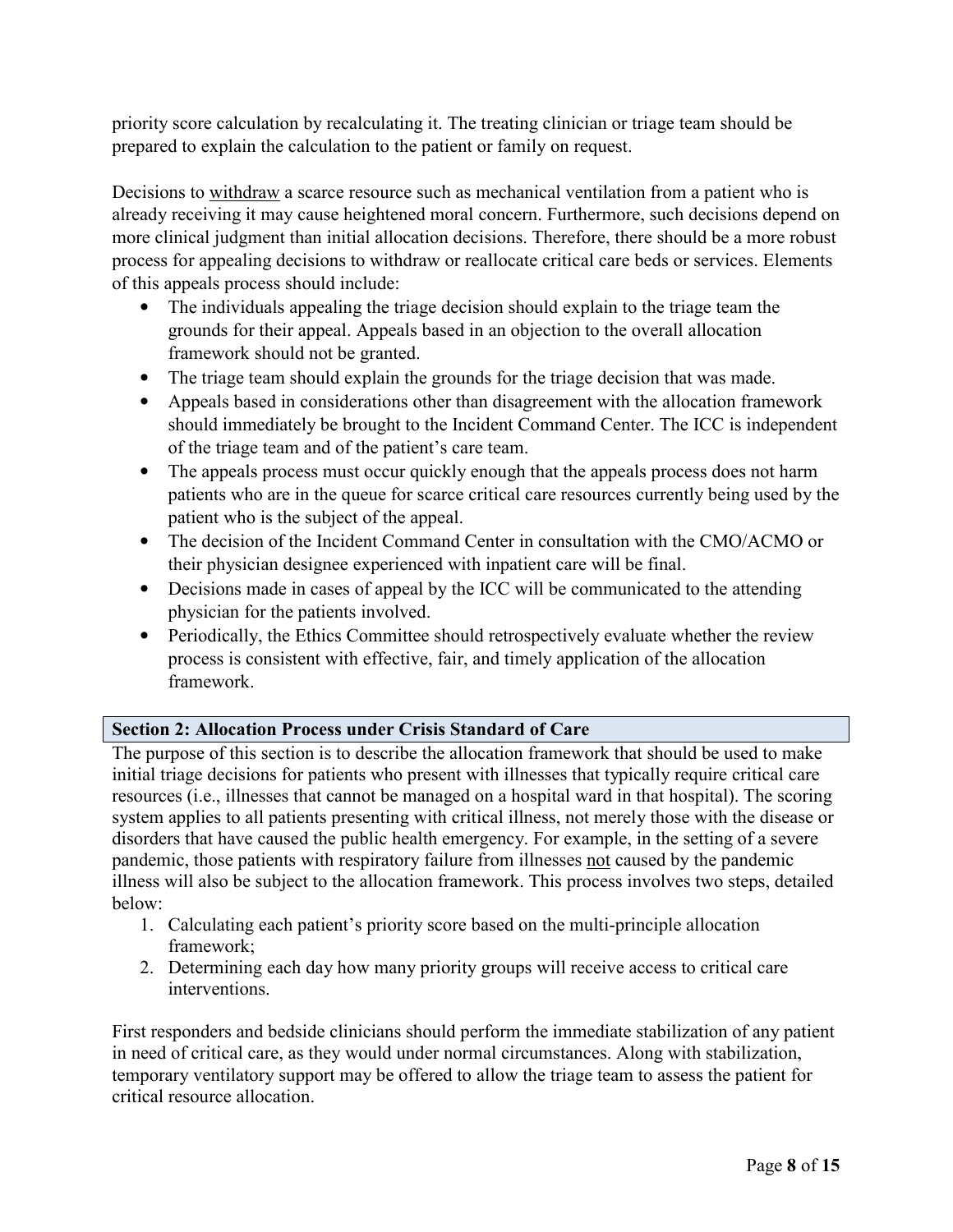## **Step 1: Calculation of each patient's priority score using the multi-principle allocation framework**

As outlined in **Table 1** below, points are assigned according to the patient's Sequential Organ Failure Assessment (SOFA) score (see SOFA clinical parameters in **Table 2** below), plus the determination that a patient has a severely limited life expectancy even if they survive to hospital discharge. These are then added together to produce a total priority score, which ranges from 1 to 8. Lower scores indicate higher likelihood of benefiting from critical care, and priority will be given to those with lower scores.

SOFA scores may occasionally need to be modified to reflect the acute condition being assessed and not disabled patients' functional baselines. This is intended to ensure, for example, that a chronically ventilated patient who is stable (i.e. on home settings) or a baseline non-verbal patient not be disadvantaged by the SOFA scoring system.

The assessment of a patient's limited life expectancy should be based on the most objective medical evidence and individualized clinical judgment, not simply the patient's age or comorbid diagnoses. Assumptions about post-hospitalization quality of life should not be included in the individualized assessment of patients' prognoses.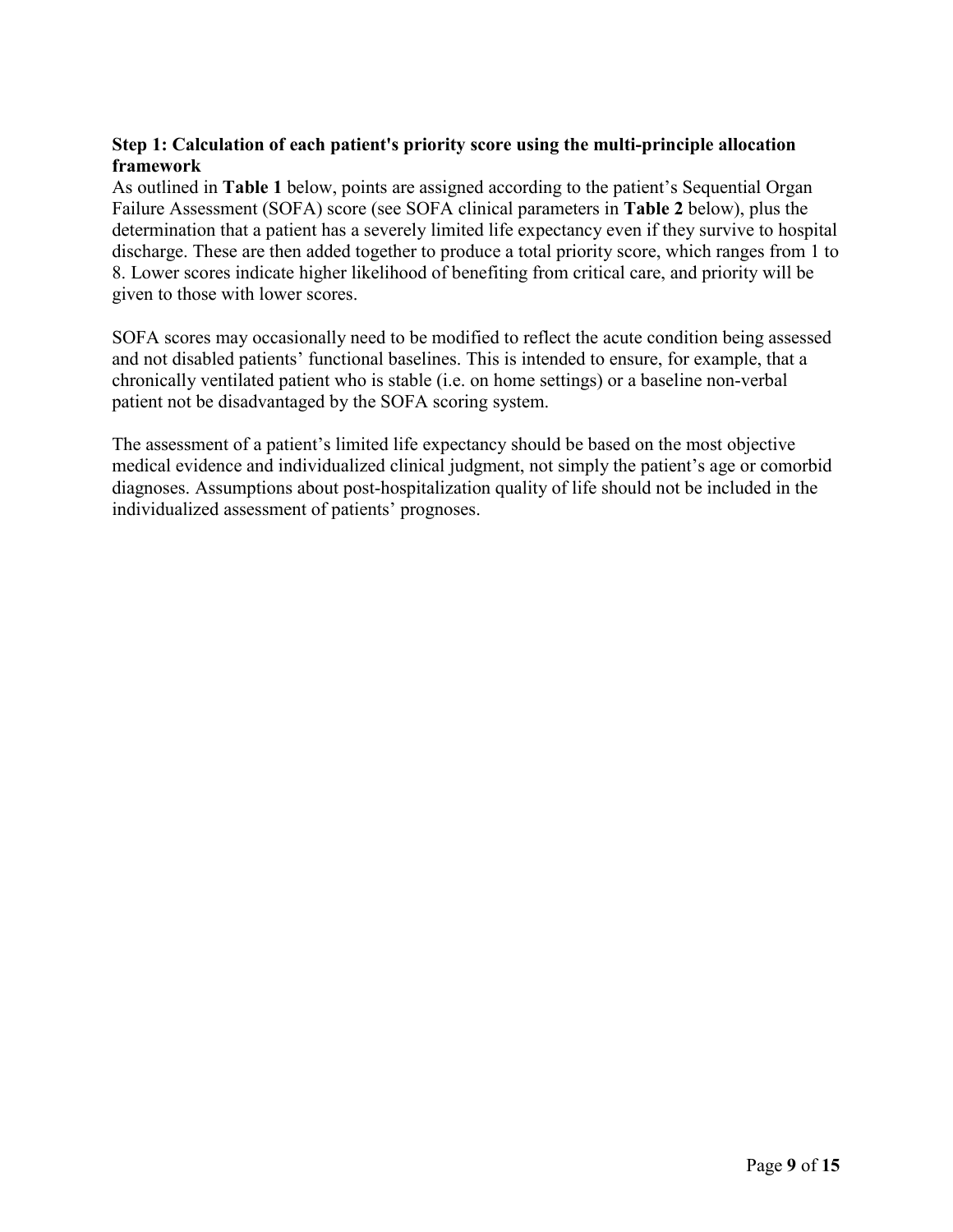| Principle         | <b>Specification</b> | Point System* |                |              |                |
|-------------------|----------------------|---------------|----------------|--------------|----------------|
|                   |                      |               | $\overline{2}$ | 3            | $\overline{4}$ |
| <b>Save lives</b> | Prognosis for        | SOFA score    | SOFA score     | <b>SOFA</b>  | SOFA score     |
|                   | hospital             | < 6           | $6 - 8$        | score $9-11$ | >12            |
|                   | survival (SOFA       |               |                |              |                |
|                   | $score^*)$           |               |                |              |                |
| <b>Save life-</b> | Prognosis for        | .             | Death          |              | Death          |
| years             | near-term            |               | expected       |              | expected       |
|                   | survival             |               | within 5       |              | within 1       |
|                   | (medical)            |               | years          |              | year despite   |
|                   | assessment of        |               | despite        |              | successful     |
|                   | near term            |               | successful     |              | treatment of   |
|                   | prognosis)           |               | treatment of   |              | acute illness  |
|                   |                      |               | acute illness  |              |                |

# **Table 1. Multi-principle Strategy to Allocate Critical Care/Ventilators During a Public Health Emergency**

# **Table 2. Sequential Organ Failure Assessment (SOFA) Scoring System**

| <b>Variable</b>                             | <b>SOFA Score</b>      |                              |                            |                                                             |                                                |  |
|---------------------------------------------|------------------------|------------------------------|----------------------------|-------------------------------------------------------------|------------------------------------------------|--|
|                                             | $\bf{0}$               | 1                            | 2                          | 3                                                           | 4                                              |  |
| PaO <sub>2</sub> /FiO <sub>2</sub> mm<br>Hg | >400                   | 301-400                      | 201-300                    | 101-200                                                     | < 100                                          |  |
| Platelets, $x10^3/\mu L$                    | >150                   | 101-150                      | 51-100                     | $21 - 50$                                                   | $\leq 20$                                      |  |
| Bilirubin, mg/dL<br>$(\mu \text{mol}/L)$    | < 1.2<br>( <b>20</b> ) | $1.2 - 1.9$<br>$(20-32)$     | $2.0 - 5.9$<br>$(33-100)$  | $6.0 - 11.9$<br>$(101-203)$                                 | >12<br>(>203)                                  |  |
| Hypotension                                 | None                   | <b>MABP</b><br>$<70$ mm $Hg$ | Dop $\leq$ 5               | Dop 6-15<br>or<br>Epi $\leq 0.1$<br>or Norepi<br>${}_{0.1}$ | Dop >15 or<br>$Epi > 0.1$ or<br>Norepi $> 0.1$ |  |
| Glasgow Coma<br>Score                       | 15                     | $13 - 14$                    | $10-12$                    | $6-9$                                                       | $\leq 6$                                       |  |
| Creatinine,<br>$mg/dL$ ( $\mu$ mol/L)       | < 1.2<br>(<106)        | $1.2 - 1.9$<br>$(106-168)$   | $2.0 - 3.4$<br>$(169-300)$ | $3.5 - 4.9$<br>$(301-433)$                                  | >5<br>$($ >434 or<br>anuric)                   |  |

\*FIO2=fraction of inspired oxygen; MAP mean arterial pressure; PaO2 partial pressure of oxygen

\*\*Hypotension:

- MABP=mean arterial blood pressure in mm Hg [diastolic +  $1/3$ (systolic-diastolic)]
- Dop=dopamine in micrograms/kg/min
- Epi=epinephrine in micrograms/kg/min
- Norepi=norepinephrine in micrograms/kg/min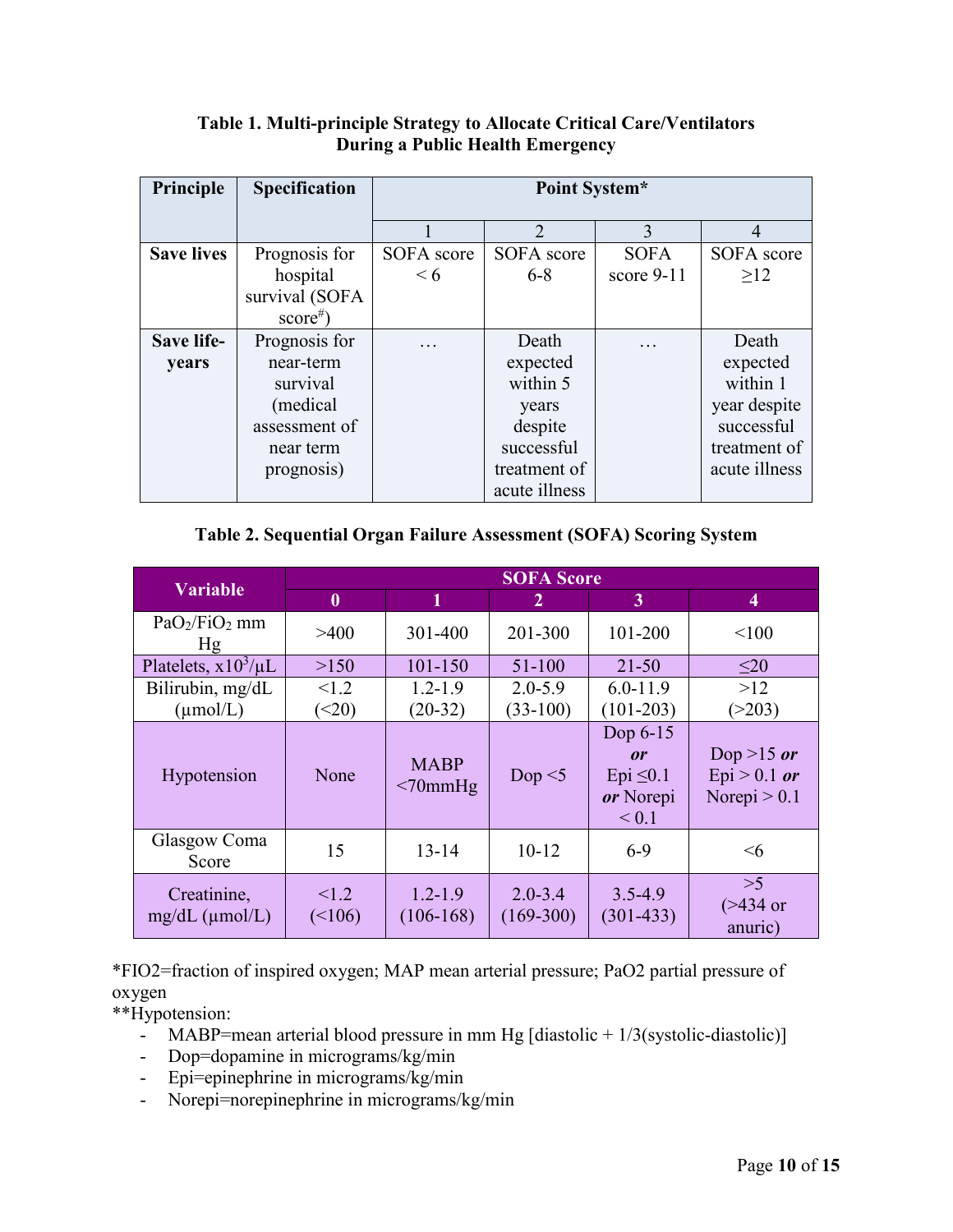#### **fStep 2: Assign patients to color-coded priority groups**

Once a patient's priority score is calculated using the multi-principle scoring system described in Table 1, each patient should be assigned to a color-coded triage priority group (Table 3). This color-coded assignment of priority groups is designed to allow the Triage Team to create operationally clear priority groups to receive critical care resources, according to their score on the multi-principle allocation framework. For example, individuals in the red group have the best chance to benefit from critical care interventions and should therefore receive priority over all other groups in the face of scarcity. The orange group has intermediate priority and should receive critical care resources if there are available resources after all patients in the red group have been allocated critical care resources. The yellow group has lowest priority and should receive critical care resources if there are available resources after all patients in the red and orange groups have been allocated critical care resources.

| Use Raw Score from Multi-principle Scoring System to Assign Priority Category |                                                                     |  |  |
|-------------------------------------------------------------------------------|---------------------------------------------------------------------|--|--|
| <b>Level of Priority and Code Color</b>                                       | <b>Priority score from Multi-principle</b><br><b>Scoring System</b> |  |  |
| <b>RED</b><br><b>Highest priority</b>                                         | <b>Priority score 1-3</b>                                           |  |  |
| <b>ORANGE</b><br><b>Intermediate priority</b><br>(reassess as needed)         | <b>Priority score 4-5</b>                                           |  |  |
| <b>YELLOW</b><br><b>Lowest priority</b><br><i>(reassess as needed)</i>        | <b>Priority score 6-8</b>                                           |  |  |

## **Table 3. Assigning Patients to Color-coded Priority Groups**

#### **Step 3: Make daily determination of how many priority groups can receive the scarce resource**

The triage team will make determinations daily, or more frequently if needed, about which priority groups will have access to critical care services based on the availability of those resources. These determinations should be based on real-time knowledge of the degree of scarcity of the critical care resources, as well as information about the predicted volume of new cases that will be presenting for care over the near-term (several days). For example, if there is clear evidence that there is imminent shortage of critical care resources (i.e., few ventilators available and large numbers of new patients daily), only patients in the highest priority group (Red group) should receive the scarce critical care resource. As scarcity subsides, more priority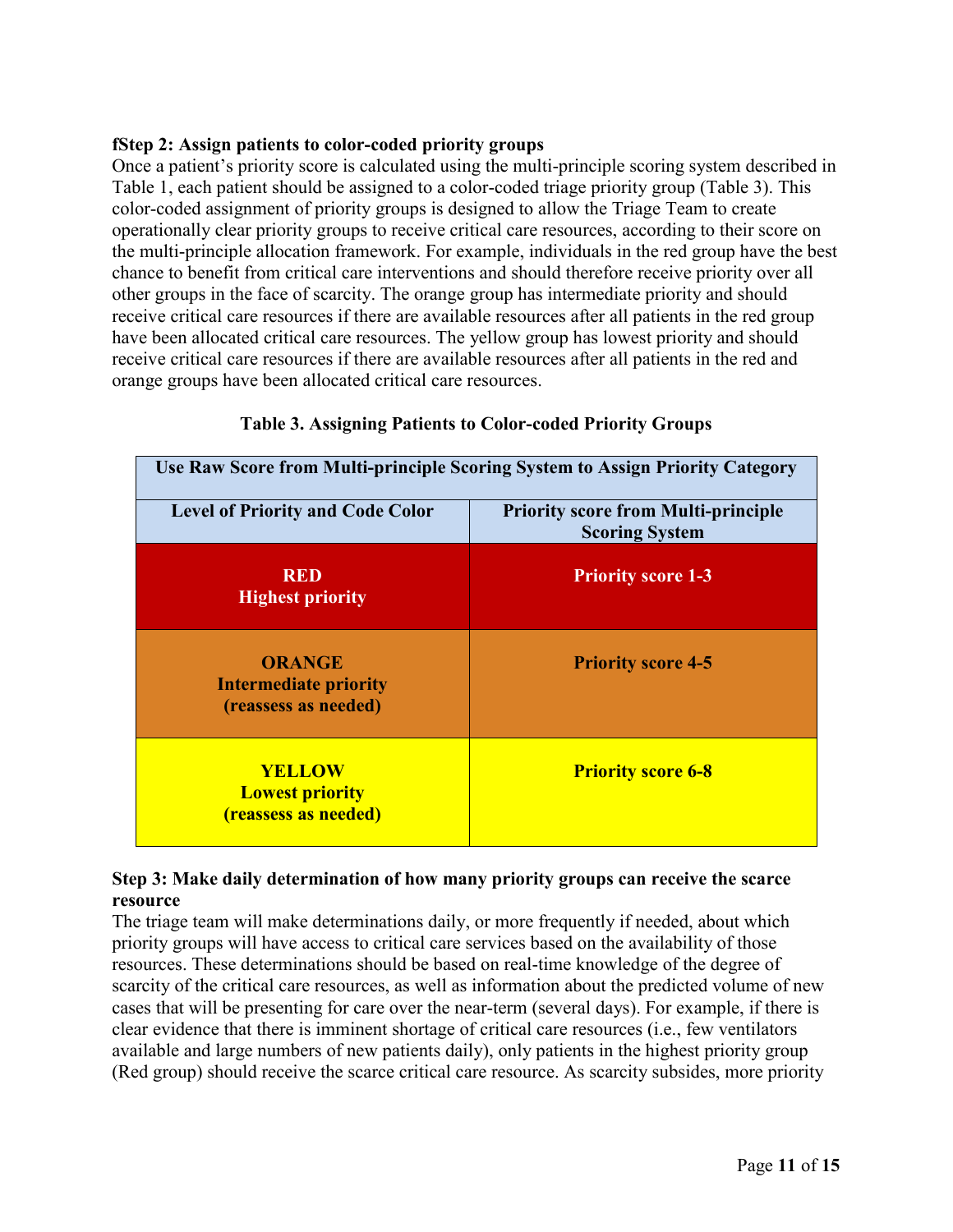groups (e.g., first Orange group, then Yellow group) should have access to critical care interventions.

**Resolving "ties" in priority scores/categories between patients.** In the event that there are 'ties' in priority categories between patients and not enough critical care resources for all patients with the lowest scores, the following considerations should be used as tie-breakers:

1. Life-cycle considerations should be used as the first tiebreaker, with priority going to younger patients.

We recommend the following categories: age 12-40, age 41-60; age 61-75; older than age 75. The ethical justification for incorporating the life-cycle principle is that it is a valuable goal to give individuals equal opportunity to pass through the stages of life childhood, young adulthood, middle age, and old age. The justification for this principle does not rely on considerations of one's intrinsic worth or social utility. Rather, younger individuals receive priority because they have had the least opportunity to live through life's stages.

2. Heightened priority should be given to those who are central to the public health response as the second tie-breaker

Individuals who perform tasks that are vital to the public health response, including those whose work directly supports the provision of acute care to others, should be given heightened priority. This category should be broadly construed to include those individuals who play a critical role in the chain of treating patients. However, it would not be appropriate to prioritize front-line physicians and not prioritize other front-line clinicians (e.g., nurses and respiratory therapists) and other key personnel (e.g., maintenance staff that disinfects hospital rooms).

3. Raw Priority Score

If there are still ties after applying priority based on consideration of healthcare workers and life-cycle considerations, the raw priority score should be used as a third tiebreaker, with priority going to the patient with the lower score.

4. Random lottery

If there are still ties after these three tiebreakers are applied, a lottery (i.e., random allocation) should be used to break the tie.

It is important to reiterate that all patients will be *eligible* to receive critical care beds and services regardless of their priority score. The availability of critical care resources will determine how many eligible patients will receive critical care.

**Appropriate clinical care of patients who cannot receive critical care.** Patients who are not triaged to receive critical care/ventilation will receive medical care that includes intensive symptom management and psychosocial support. They should be reassessed daily to determine if changes in resource availability or their clinical status warrant provision of critical care services. Where available, specialist palliative care teams will be available for consultation. Where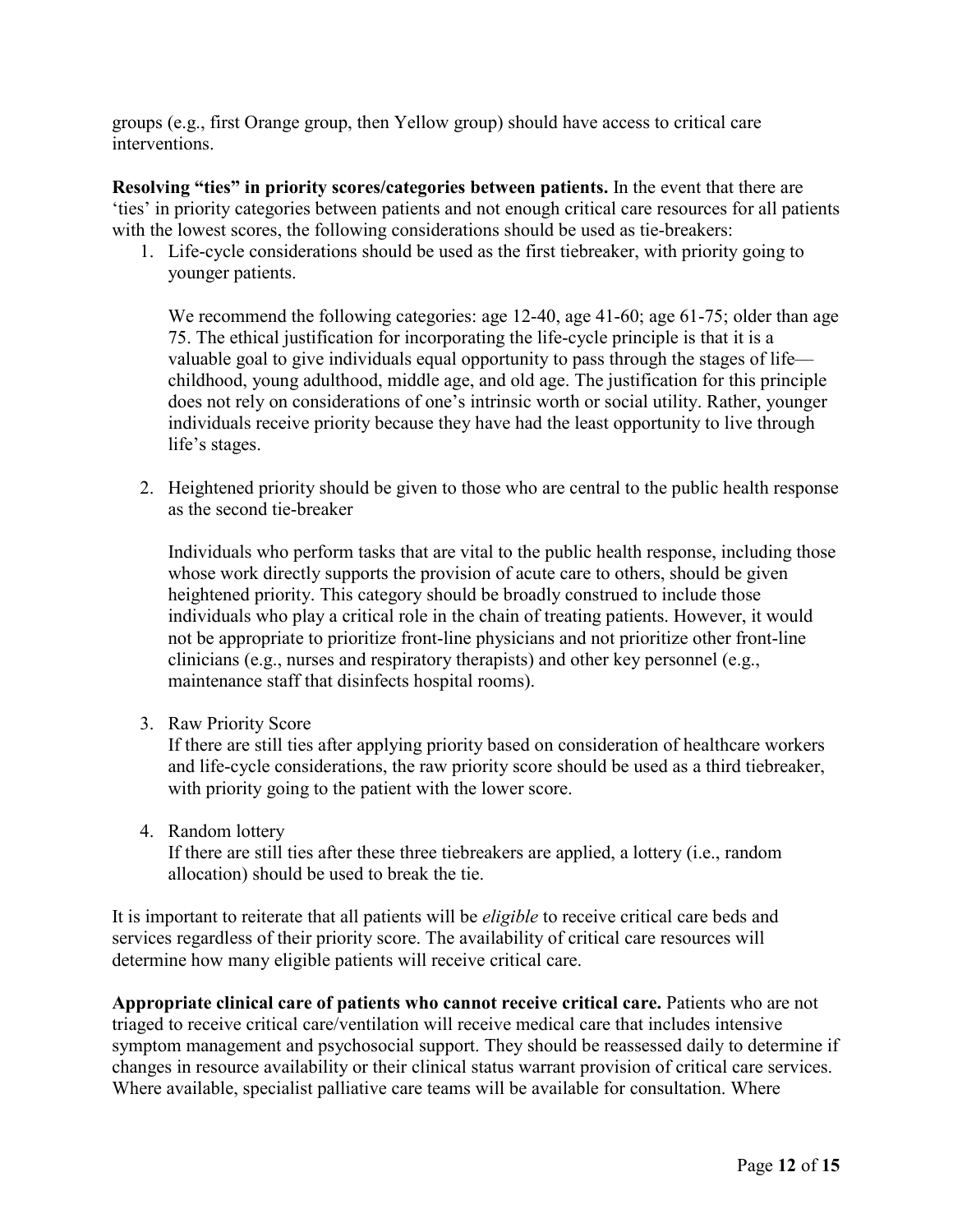palliative care specialists are not available, the treating clinical teams should provide primary palliative care.

#### **Section 3: Reassessment for ongoing provision of critical care/ventilator support**

The purpose of this section is to describe the process the Triage Team should use to conduct reassessments on patients who are receiving critical care services, in order to determine whether s/he continues with the treatment.

**Ethical goal of reassessments of patients who are receiving critical care services.** The ethical justification for such reassessment is that, in a public health emergency when there are not enough critical care resources for all, the goal of maximizing population outcomes would be jeopardized if patients who were determined to be unlikely to survive were allowed indefinite use of scarce critical care services. In addition, periodic reassessments lessen the chance that arbitrary considerations, such as when an individual develops critical illness, unduly affect patients' access to treatment.

#### **Approach to reassessment**

All patients who are allocated critical care services (other than those who receive critical care briefly to allow for initial triage by the Triage Team and are subsequently determined to be unable to receive critical care based on priority assignment) will be allowed a therapeutic trial of a duration to be determined by the clinical characteristics of the patient's disease and the expected trajectory of recovery. To the extent that the public health emergency involves a novel disease, the decision about trial duration for patients with that novel disease will ideally be made as early in the public health emergency as possible, when data become available about the natural history of the disease. The trial duration for such patients should be modified as appropriate if subsequent data emerge which suggest the trial duration should be longer or shorter. Trial duration will also need to be tailored for other non-pandemic diseases and patient contexts, given the concern that patients with certain disabilities may need longer trials to determine benefit. Patients who present for acute care and are already using a ventilator chronically for pre-existing respiratory conditions (e.g., home ventilation or ventilation at a skilled nursing facility) should NOT be separated from their chronic ventilator to reallocate it to other patients.

The triage team will conduct periodic reassessments of patients receiving critical care/ventilation based on information provided by the clinical team. A multidimensional assessment should be used to quantify changes in patients' conditions, such as recalculation of severity of illness scores, appraisal of new complications, and treating clinicians' input. Patients showing improvement will continue with critical care/ventilation until the next assessment. If there are patients in the queue for critical care services, then patients who upon reassessment show substantial clinical deterioration as evidenced by worsening SOFA scores or overall clinical judgment should have critical care withdrawn, including discontinuation of mechanical ventilation, after this decision is disclosed to the patient and/or family. Although patients should generally be given the full duration of a trial, if patients experience a precipitous decline (e.g., refractory shock and DIC) or a highly morbid complication (e.g., massive stroke) which portends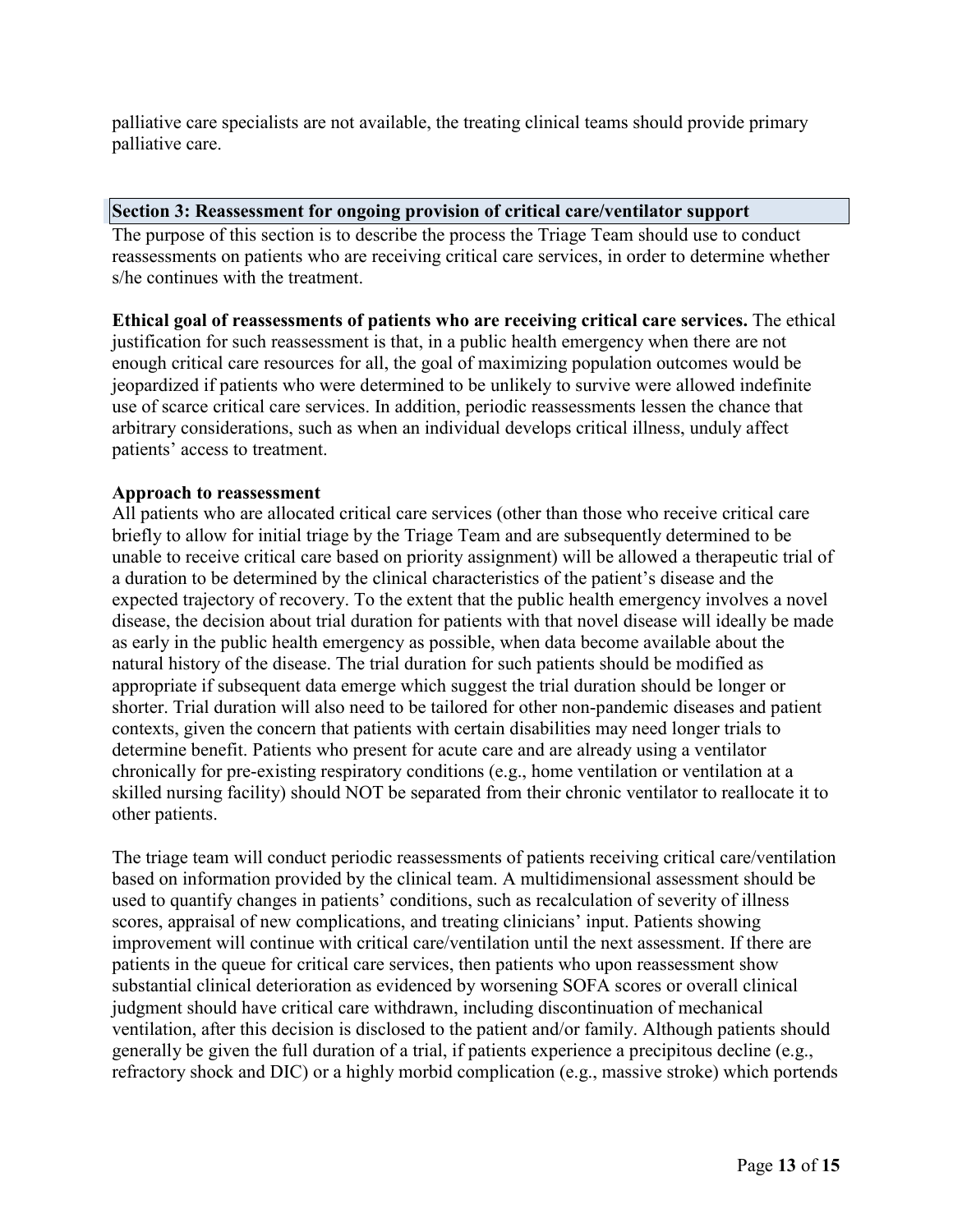a very poor prognosis, the triage team may make a decision before the completion of the specified trial length that the patient is no longer eligible for critical care treatment

#### **Rapid reassessment of patients unable to be triaged initially**

Those patients who receive critical care services (e.g. mechanical ventilation) emergently in order to allow time for initial triage by the triage team, but who are subsequently determined to be unable to receive critical care based on priority assignment, will receive medical care including intensive symptom management and psychosocial support. They will not receive a full trial of critical care as described above. By way of example, this might include patients intubated in the field, patients intubated emergently in the emergency department, patients with severe trauma stabilized in the emergency department and brought to the ICU, and patients resuscitated on a medical floor in a code situation.

## **Appropriate clinical care of patients who cannot receive critical care.**

Patients who are no longer eligible for critical care treatment should receive medical care including intensive symptom management and psychosocial support. Where available, specialist palliative care teams will be available for consultation. Where palliative care specialists are not available, the treating clinical teams should provide primary palliative care.

This is a working document and one that will be continually updated as more becomes understood surrounding the public health emergency and the disease severity within our community.

#### **Resources**

University of Pittsburgh, "Allocation of Scarce Critical Care Resources During a Public Health Emergency Model Policy":

[https://ccm.pitt.edu/?q=content/model-hospital-policy-allocating-scarce-critical-care-resources](https://ccm.pitt.edu/?q=content/model-hospital-policy-allocating-scarce-critical-care-resources-available-online-now)[available-online-now](https://ccm.pitt.edu/?q=content/model-hospital-policy-allocating-scarce-critical-care-resources-available-online-now)

Tabery J, Mackett CW. *Ethics of Triage in the Event of an Influenza Pandemic. Disaster Medicine and Public Health Preparedness*. 2008 Jun; 2 (2):114-8.

Christian MD, Hawryluck L, Wax RS, Cook T, Lazar NM, Herridge MS, Muller MP, Gowans DR, Fortier W, Burkle FM. *Development of a triage protocol for critical care during an influenza pandemic*. Cmaj. 2006 Nov 21;175(11):1377-81.

Contra Costa Regional Medical Center, "Crisis Standard of Care Resource Allocation in Conditions of Absolute Scarcity, Principles and Guidelines, Covid-19 Outbreak Policy" New York State Task Force on Life and the Law New York State Department of Health*, Ventilator Allocation Guidelines*. 2015. Available at:

[https://www.health.ny.gov/regulations/task\\_force/reports\\_publications/docs/ventilator\\_guideline](https://www.health.ny.gov/regulations/task_force/reports_publications/docs/ventilator_guidelines.pdf) [s.pdf](https://www.health.ny.gov/regulations/task_force/reports_publications/docs/ventilator_guidelines.pdf)